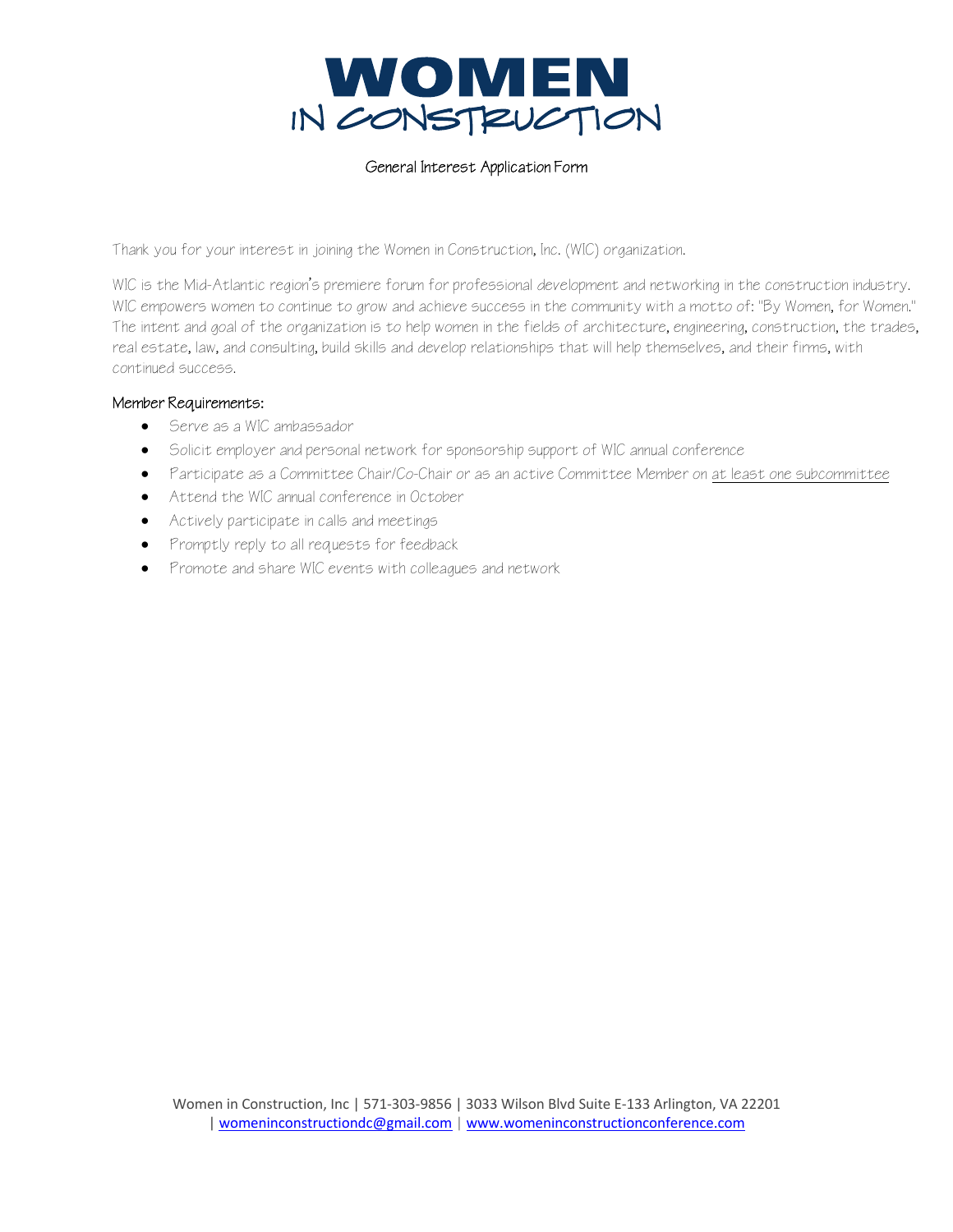

## Applications for CY2022 are due January 28, 2022. Please return completed forms to jesse@garchikconsulting.com.

| Phone                                                                                                                                                                                                                                                             |                     | Email            |        |              |  |
|-------------------------------------------------------------------------------------------------------------------------------------------------------------------------------------------------------------------------------------------------------------------|---------------------|------------------|--------|--------------|--|
| Mailing Address                                                                                                                                                                                                                                                   |                     | City/State       |        | Zip          |  |
| Employer                                                                                                                                                                                                                                                          |                     | Title/Occupation |        |              |  |
| Years in Industry                                                                                                                                                                                                                                                 |                     |                  |        |              |  |
| Why are you interested in becoming a member of Women in Construction? If someone referred you, please indicate that<br>here.                                                                                                                                      |                     |                  |        |              |  |
|                                                                                                                                                                                                                                                                   |                     |                  |        |              |  |
|                                                                                                                                                                                                                                                                   |                     |                  |        |              |  |
|                                                                                                                                                                                                                                                                   |                     |                  |        |              |  |
|                                                                                                                                                                                                                                                                   |                     |                  |        |              |  |
|                                                                                                                                                                                                                                                                   |                     |                  |        |              |  |
|                                                                                                                                                                                                                                                                   |                     |                  |        |              |  |
|                                                                                                                                                                                                                                                                   |                     |                  |        |              |  |
|                                                                                                                                                                                                                                                                   |                     |                  |        |              |  |
|                                                                                                                                                                                                                                                                   | Event Day Logistics | Stewardship      |        | Registration |  |
| What personal skills or strengths do you think would benefit the organization?<br>Is there a specific committee on which you'd like to serve or a particular area of interest you'd like to<br>pursue? (Please check all that apply)<br>Mentorship<br>Programming | Graphics            | Sponsorship      | Raffle |              |  |